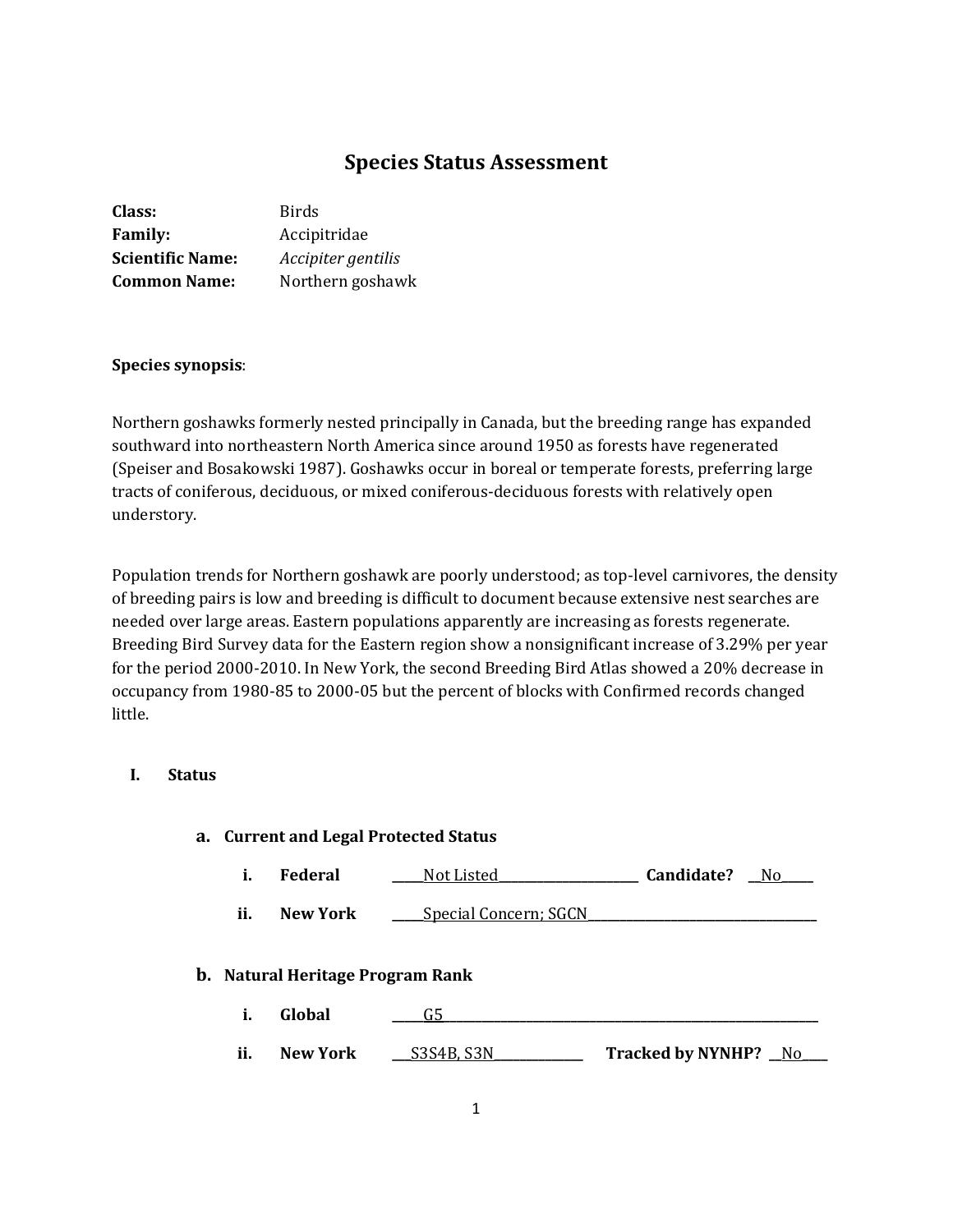## **Other Rank:**

New York Natural Heritage Program – Watch List

#### **Status Discussion:**

Northern goshawk is an uncommon breeder that is widely but sparsely distributed across the state with the exception of the Coastal Lowlands and the Erie-Ontario Plain. As a non-breeder, northern goshawk is a rare migrant and winter visitant across the state.

## **II. Abundance and Distribution Trends**

## **a. North America**

|             | <i>i.</i> Abundance                                                |  |
|-------------|--------------------------------------------------------------------|--|
|             | ____ declining <u>X</u> _increasing ______stable _____ unknown     |  |
|             | ii. Distribution:                                                  |  |
|             | ____ declining _ <u>X_</u> increasing _______stable ______ unknown |  |
|             | Time frame considered: 2000-2010                                   |  |
| b. Regional |                                                                    |  |
|             | <i>i.</i> Abundance                                                |  |

| declining $X$ increasing                         |             | stable | unknown |
|--------------------------------------------------|-------------|--------|---------|
| ii. Distribution:                                |             |        |         |
| $\frac{1}{2}$ declining $\frac{X}{X}$ increasing |             | stable | unknown |
| <b>Regional Unit Considered:</b> Constant U.S.   |             |        |         |
| <b>Time Frame Considered:</b>                    | since 1950s |        |         |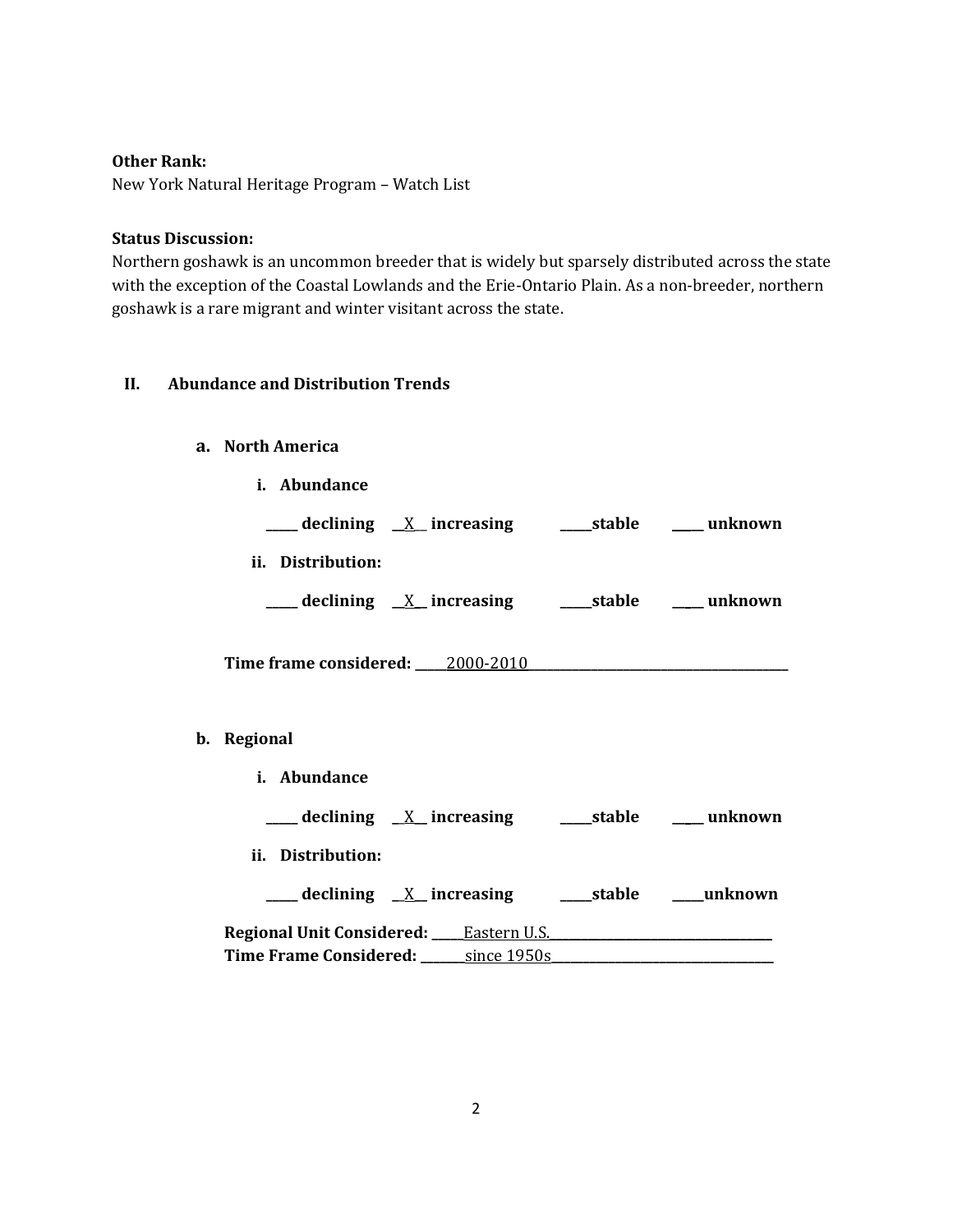**c. Adjacent States and Provinces**

| <b>CONNECTICUT</b>                                                                          |                                                            |           |
|---------------------------------------------------------------------------------------------|------------------------------------------------------------|-----------|
| i. Abundance<br>ii. Distribution:                                                           |                                                            |           |
|                                                                                             |                                                            |           |
| Time frame considered: very rare                                                            |                                                            |           |
| MASSACHUSETTS Not Present __________ No data ______                                         |                                                            |           |
| i. Abundance<br>ii. Distribution:                                                           |                                                            |           |
|                                                                                             | <u>X</u> declining ____increasing ______stable ____unknown |           |
|                                                                                             |                                                            |           |
| <b>NEW JERSEY</b>                                                                           |                                                            |           |
| i. Abundance<br>ii. Distribution:                                                           |                                                            |           |
|                                                                                             | declining X increasing stable must unknown                 |           |
| Time frame considered: 1982 to 1993-97<br>Listing Status: ___________ Endangered (breeding) |                                                            | SGCN? Yes |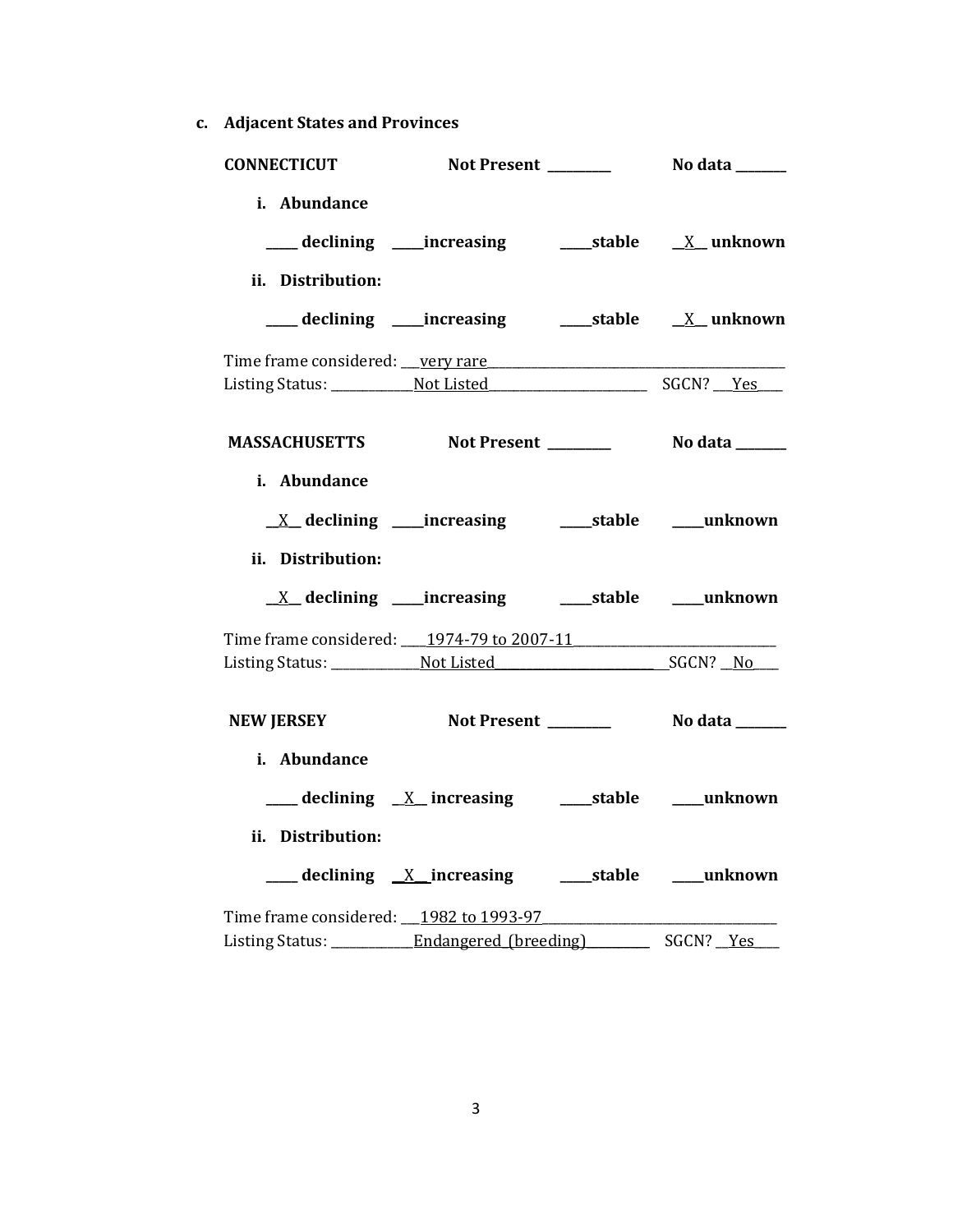| <b>ONTARIO</b>                                   |                                                             |                |
|--------------------------------------------------|-------------------------------------------------------------|----------------|
| i. Abundance                                     |                                                             |                |
|                                                  |                                                             |                |
|                                                  | <u>X</u> declining ___ increasing ____ stable ___ unknown   |                |
| ii. Distribution:                                |                                                             |                |
|                                                  | <u>X</u> declining ___ increasing ____ stable ___ unknown   |                |
| Time frame considered: 1981-85 to 2001-05        |                                                             |                |
|                                                  |                                                             |                |
|                                                  |                                                             |                |
| PENNSYLVANIA Not Present ________ No data ______ |                                                             |                |
| i. Abundance                                     |                                                             |                |
|                                                  |                                                             |                |
|                                                  | <u>X</u> declining ____increasing _______stable ____unknown |                |
| ii. Distribution:                                |                                                             |                |
|                                                  | <u>X</u> declining ____increasing _______stable ____unknown |                |
| Time frame considered: 1983-89 to 2004-08        |                                                             |                |
|                                                  |                                                             |                |
|                                                  |                                                             |                |
| <b>QUEBEC</b>                                    | Not Present ______                                          | No data ______ |
| i. Abundance                                     |                                                             |                |
|                                                  |                                                             |                |
|                                                  | <u>X</u> declining ____increasing ______stable ____unknown  |                |
| ii. Distribution:                                |                                                             |                |
|                                                  |                                                             |                |
| Time frame considered: 1984-89 to 2012           |                                                             |                |
|                                                  |                                                             |                |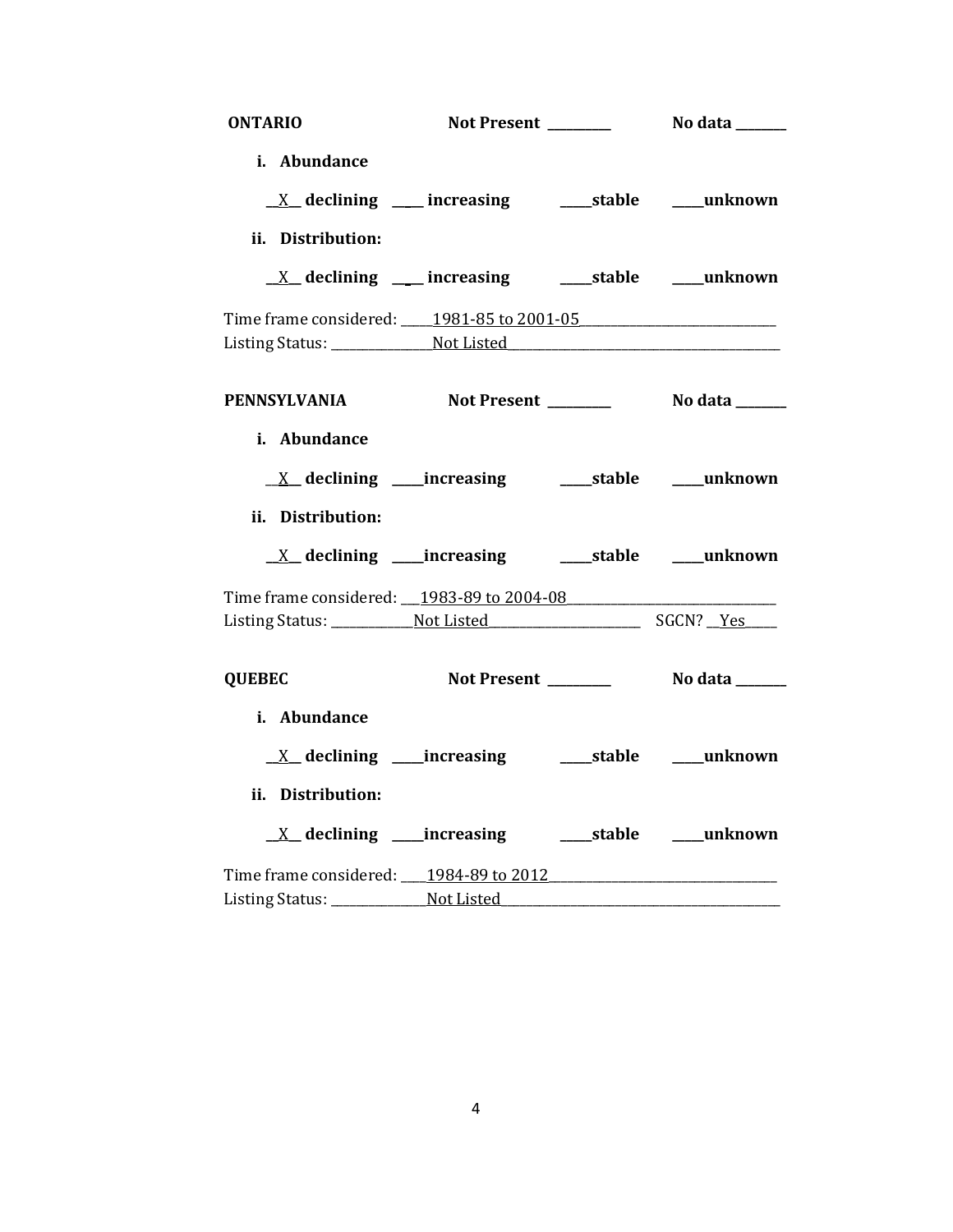| <b>VERMONT</b>                                                            |  |                |
|---------------------------------------------------------------------------|--|----------------|
| i. Abundance                                                              |  |                |
|                                                                           |  |                |
| ii. Distribution:                                                         |  |                |
| $\underline{X}$ declining ____increasing __________stable ______unknown   |  |                |
|                                                                           |  |                |
| Time frame considered: 1976-81 to 2003-07                                 |  |                |
|                                                                           |  |                |
| d. NEW YORK                                                               |  | No data ______ |
| <i>i.</i> Abundance                                                       |  |                |
| $\underline{X}$ declining ____increasing ___________stable _______unknown |  |                |
| ii. Distribution:                                                         |  |                |
| $\underline{X}$ declining ____increasing __________stable ______unknown   |  |                |
| Time frame considered: 1980-85 to 2000-05                                 |  |                |

## **Monitoring in New York.**

As part of a study of timber management effects on nesting raptors in central New York, a number of Northern goshawk territories have been monitored annually since 2004 (Crocoll 2012).

# **Trends Discussion:**

Northern goshawk was rare in New York until the 1950s when the population began expanding in response to regenerating forests. By the 1970s, 52 new nest sites were mapped in addition to the four that were known prior to the expansion. The breeding range in the eastern U.S. expanded through the 1990s as second-growth forests matured (Squires and Reynolds 1997).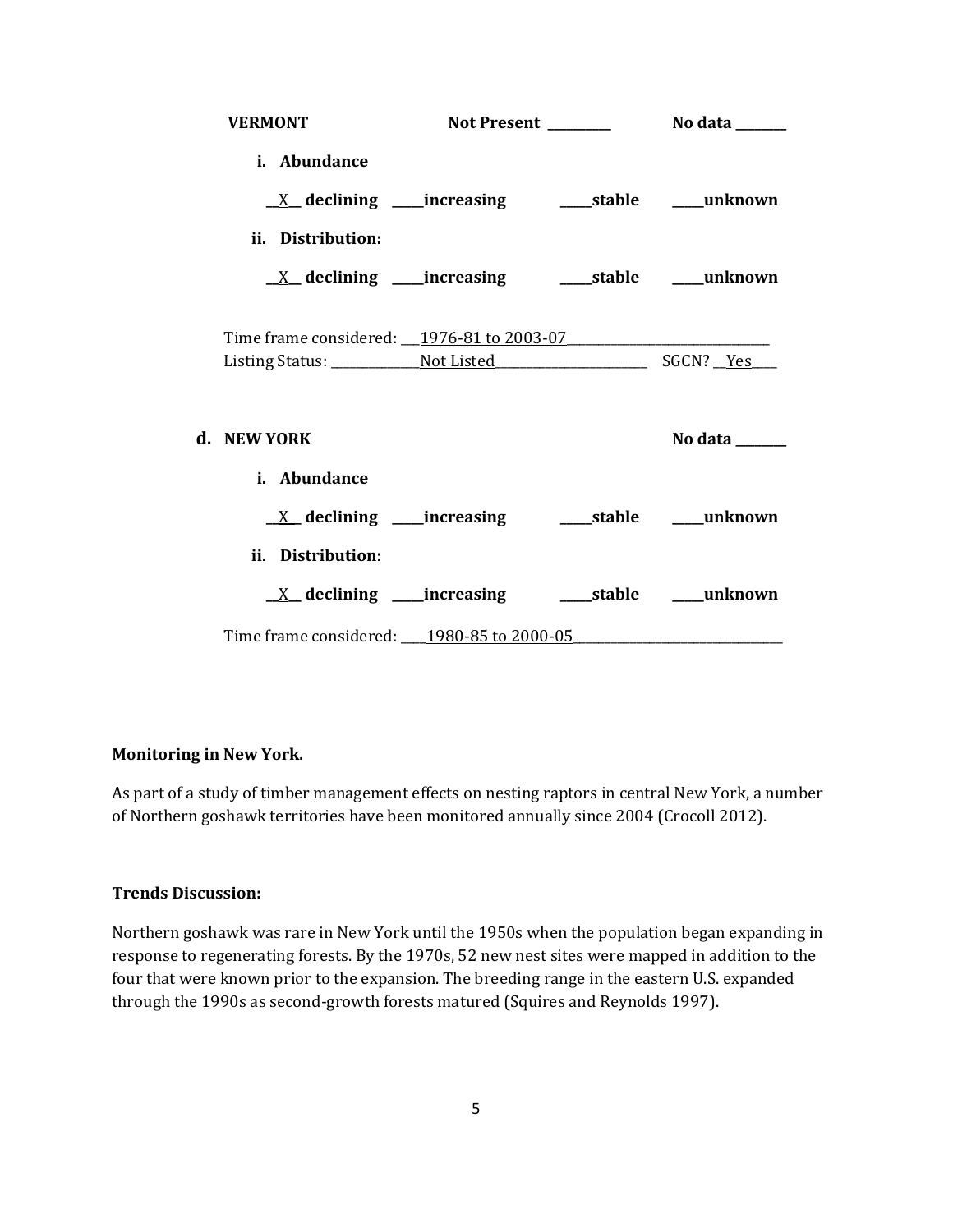Population trends are obscured by the lack of historic data, periodic fall irruptions of large numbers of individuals, and by the need for species-specific surveys to adequately track populations. Christmas Bird Count (CBC) data (1959-1988; Sauer et al. 1996), North American Breeding Bird Survey (BBS) data (1966-2010; Sauer et al. 2011), and counts of migrants in the eastern U.S. (1972- 1987; Titus and Fuller 1990) do not indicate any significant changes in populations. Data derived from CBC and BBS are difficult to interpret due to low sample sizes and the possibility that birds counted may not be a random sample of the breeding population. Counts from migration monitoring stations are complicated by population fluctuations resulting from periodic invasions of large numbers of birds (Bednarz et al. 1990, Titus and Fuller 1990, USFWS 1998).



**Figure 1**. Distribution of northern goshawk in North America (Birds of North America Online).



**Figure 2**. Breeding Bird Survey summer distribution map 2006-2010.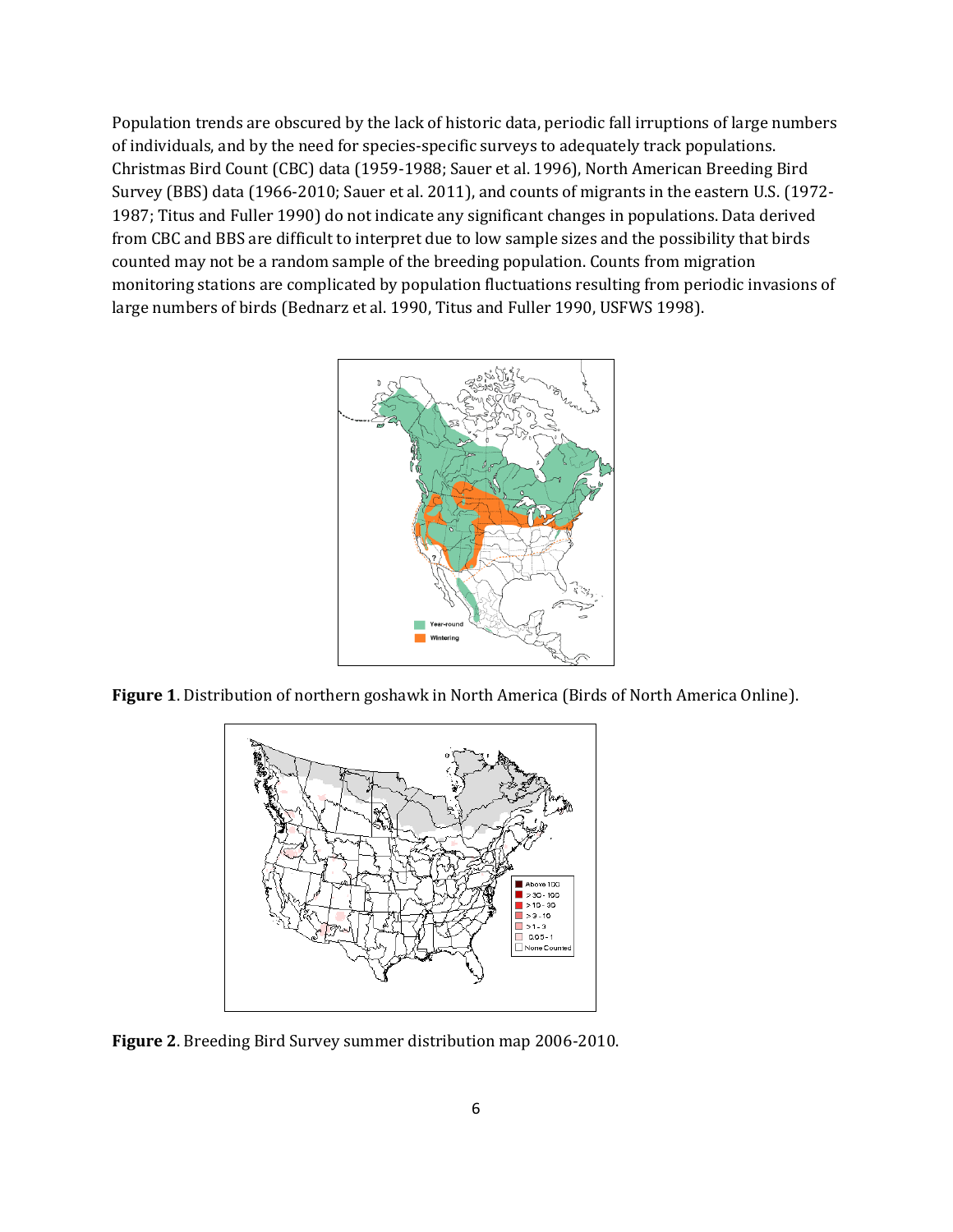

**Figure 3**. Occurrence of northern goshawk during the NYS Breeding Bird Atlas (McGowan and Corwin 2008).



**Figure 4**. Conservation status of the northern goshawk in North America (NatureServe 2012).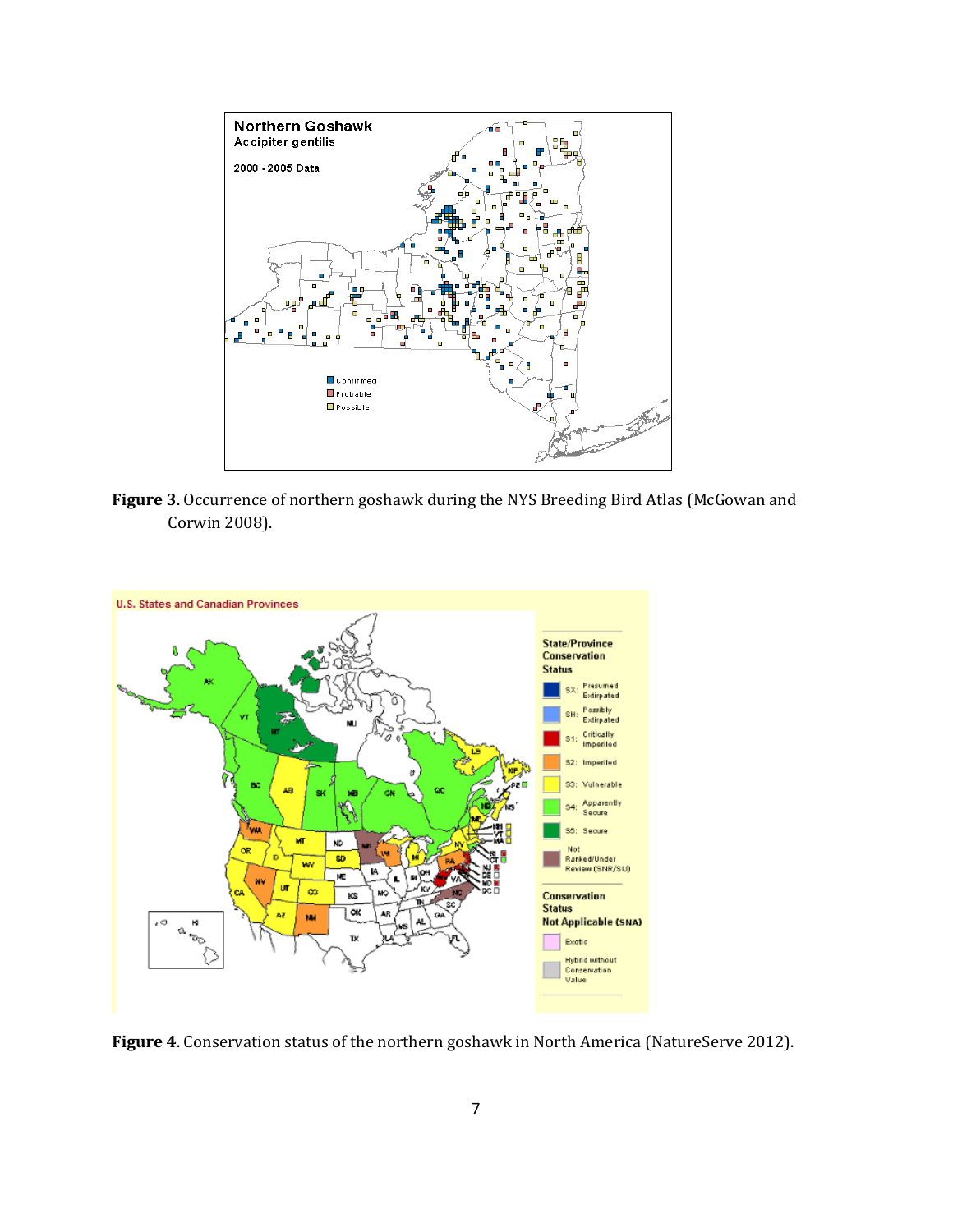#### **III. New York Rarity, if known:**

| Historic      | # of Animals | # of Locations | % of State |
|---------------|--------------|----------------|------------|
| prior to 1970 |              |                |            |
| prior to 1980 |              |                |            |
| prior to 1990 |              |                |            |

#### **Details of historic occurrence:**

Northern goshawk was a rare breeder in New York with only a handful of records from the early part of the century (Eaton 1914, Bull 1974). A dramatic increase in breeding across the state began in 1952 and by the 1970s, 52 new breeding locations had been recorded. The first Breeding Bird Atlas (1980-85) documented occupancy in a total of 445 survey blocks statewide. Confirmed breeding was reported in 128 blocks (29%).

| Current | # of Animals | # of Locations | % of State |
|---------|--------------|----------------|------------|
|         | _______      |                |            |

#### **Details of current occurrence:**

The second Breeding Bird Atlas (2000-05) documented occupancy in a total of 355 survey blocks statewide. Confirmed breeding was reported in 130 survey blocks. Occupancy decreased between the two Atlas periods by 20% but the occurrence of Confirmed breeding remained unchanged (+2%).

## **New York's Contribution to Species North American Range:**

**Distribution** (percent of NY where species occurs) **Abundance** (within NY distribution) \_\_\_\_ 0-5% \_\_\_ abundant \_X\_\_ 6-10% \_\_\_ common \_\_\_\_ 11-25% \_\_\_ fairly common 26-50%  $X$  uncommon >50% **\_\_\_ rare** 

#### **NY's Contribution to North American range**

\_X\_\_ 0-5%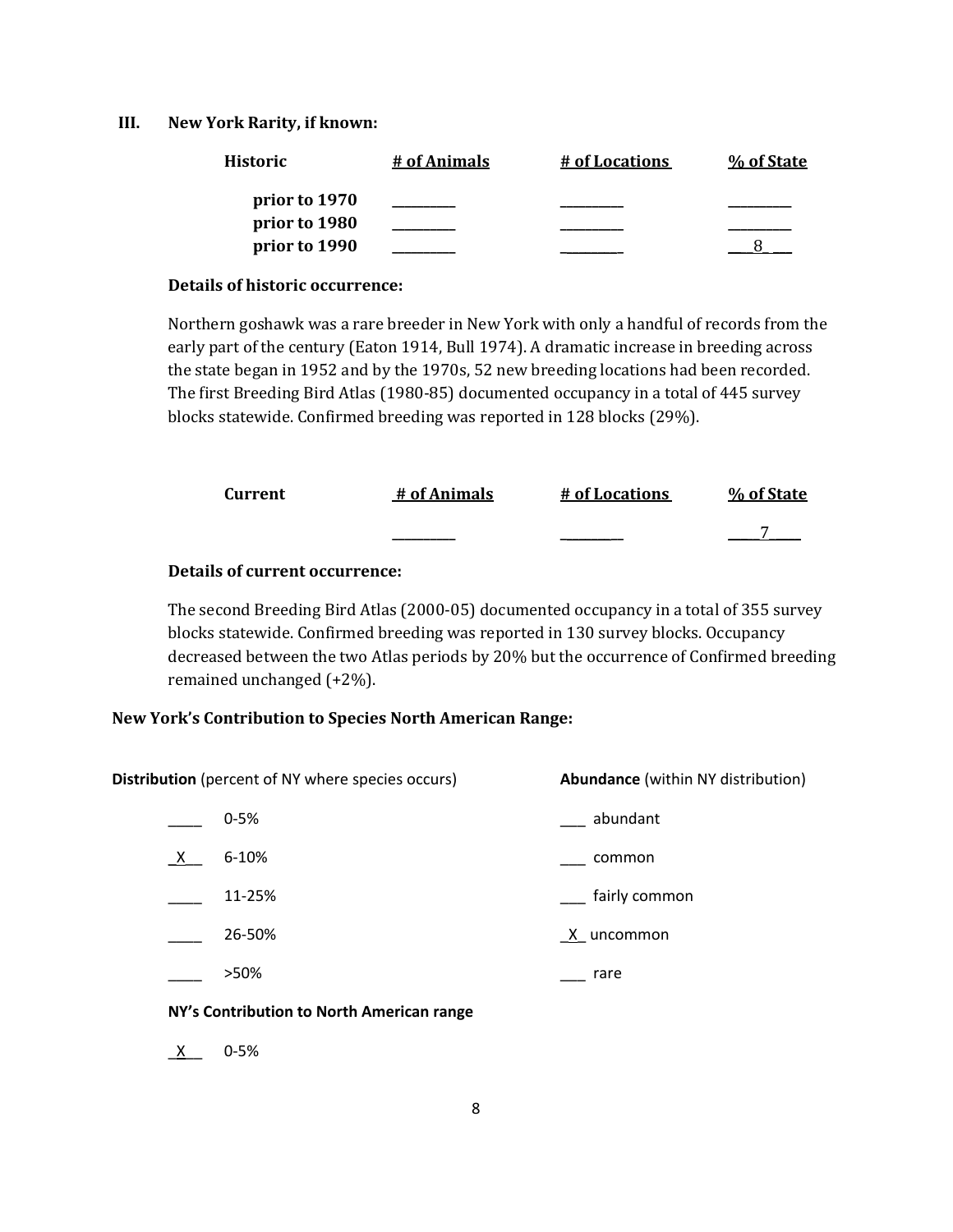$\frac{6-10\%}{2}$  $\frac{11-25\%}{1}$ \_\_\_\_ 26-50%  $>50\%$ Classification of New York Range \_\_\_\_\_ Core \_\_X\_\_\_ Peripheral \_\_\_\_\_ Disjunct Distance to core population: \_\_\_\_\_\_\_\_\_\_\_\_\_

# **IV. Primary Habitat or Community Type:**

- 1. Mixed Northern Hardwoods
- 2. Plantation and Disturbed Land Pioneer Forests
- 3. Oak-Pine Forest

# **Habitat or Community Type Trend in New York:**

| <b>Declining</b>                | X Stable | <b>Increasing</b> | <b>Unknown</b> |  |
|---------------------------------|----------|-------------------|----------------|--|
| Time frame of decline/increase: |          |                   |                |  |
| <b>Habitat Specialist?</b>      |          | Yes.              | X No           |  |
| <b>Indicator Species?</b>       |          | Yes               | No.            |  |

**Habitat Discussion:**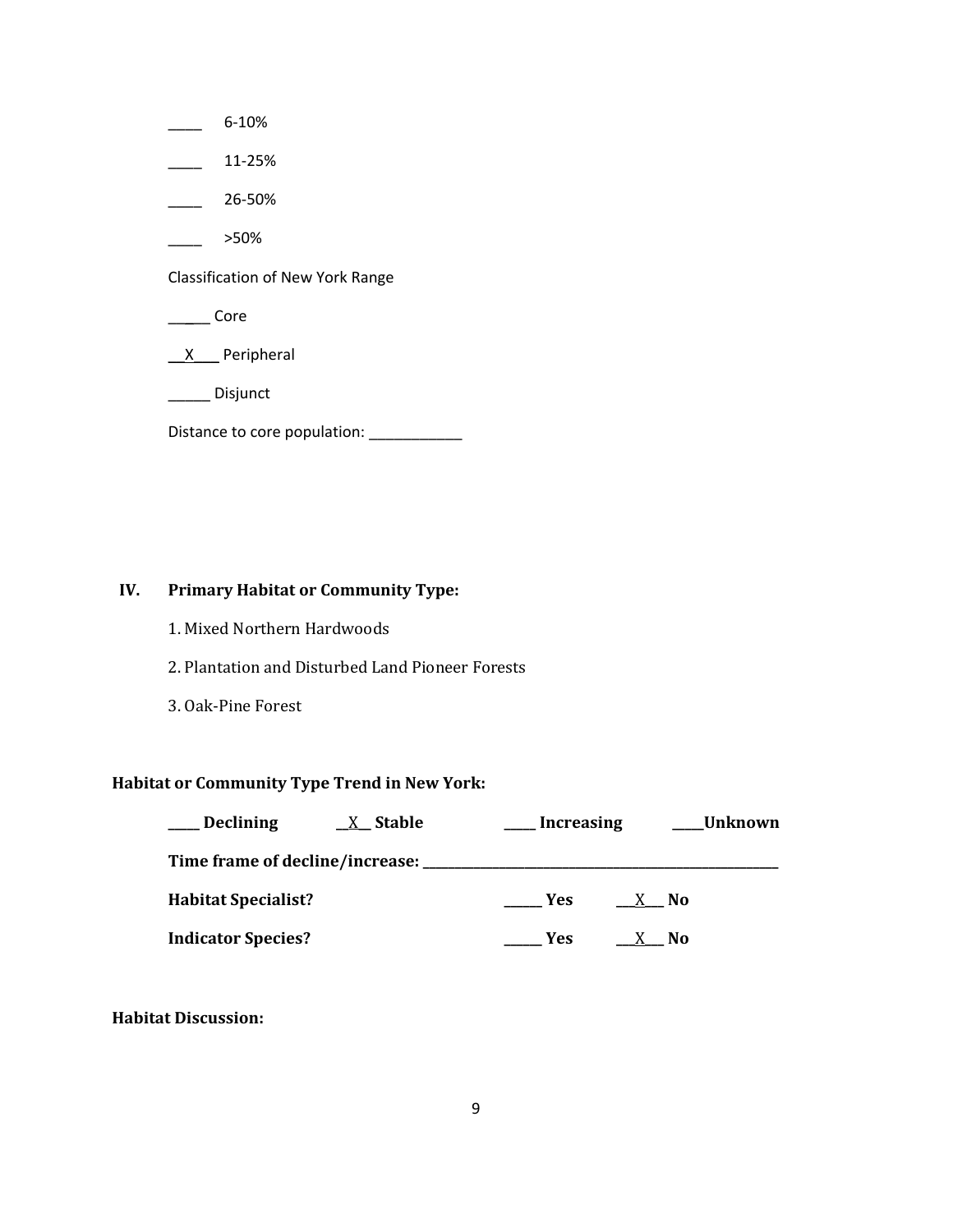Northern goshawks nest in a wide variety of forest types including deciduous, coniferous, and mixed forests as well as conifer plantations. They typically nest in mature or old-growth forests (Reynolds et al. 1982, Speiser and Bosakowski 1987, Hayward and Escano 1989, Squires and Ruggiero 1996) and generally select larger tracts of forest over smaller tracts (Bosakowski and Speiser 1994, Woodbridge and Detrich 1994). In the eastern United States, goshawks nest in hardwood-hemlock forests, where black birch and American beech are preferred nest trees (Speiser and Bosakowski 1987).

## **V. New York Species Demographics and Life History**

- **\_\_**X\_\_ **Breeder in New York**
	- **\_\_**X**\_\_ Summer Resident**
	- **\_\_**X**\_\_ Winter Resident**
	- **\_\_\_\_\_ Anadromous**
- **\_\_\_\_\_ Non-breeder in New York**
	- **\_\_\_\_\_ Summer Resident**
	- **\_\_\_\_\_ Winter Resident**
	- **\_\_\_\_\_ Catadromous**
- **\_\_\_\_\_ Migratory only**
- **\_\_\_\_\_Unknown**

## **Species Demographics and Life History Discussion:**

The lifetime reproductive success for this species is little studied. In Europe, two studies estimated that 15.5% of nesting females produced 50% of the young (Kenward 2006).

Females occasionally nest as subadults (1–2 years old, juvenile plumage) and young adults (2–3 years old, retaining some juvenal plumage). The proportion of young nesting females varies among populations; there is a high frequency of nesting subadults in increasing populations and low frequency in stable populations (Reynolds and Wight 1978). In New York and New Jersey, only 2 females (*n* = 35 nesting attempts) were in immature plumage and all males (*n* = 18) were in adult plumage (Speiser and Bosakowski 1991). The maximum life span is at least 11 years (Fowler 1985). Sources of mortality are little reported in North America (Squires and Reynolds 1997).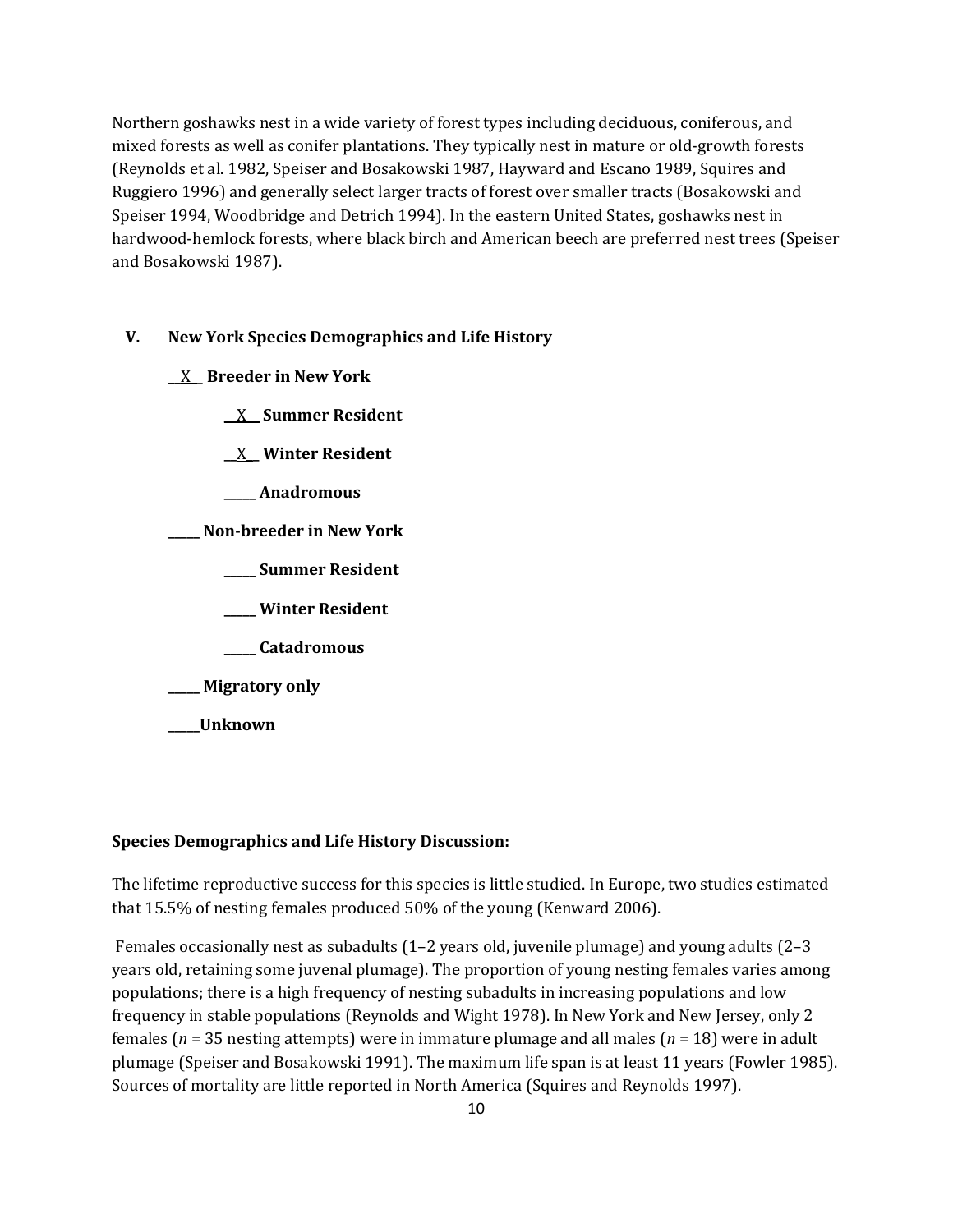# **VI. Threats:**

Timber harvest is the principal threat to breeding populations (Squires and Reynolds 1997, Palis et al. 1999). In addition to the relatively long-term impacts of removing nest trees and degrading habitat by reducing stand density and canopy cover, logging activities conducted near nests during the incubation and nestling periods can have an immediate impact: nest failure due to abandonment (Boal and Mannan 1994, Squires and Reynolds 1997). Following canopy reduction by logging, goshawks are often replaced by other raptors including red-shouldered hawk, red-tailed hawk, great horned owl, and long-eared owl (Crocker-Bedford 1990, Erdman et al. 1998). Fire suppression, grazing, and insect and tree disease outbreaks can result in the deterioration or loss of nesting habitat (Graham et al. 1999).

The incursion of great horned owls is especially significant as they prey on both adult and nestling goshawks (Boal and Mannan 1994, Erdman et al. 1998, Rohner and Doyle 1992). Other known or suspected predators include martens, fishers, and wolverines (Doyle 1995, Erdman et al. 1998, Paragi and Wholecheese 1994, Graham et al. 1999).

Presently, pesticides do not appear to be a major threat, presumably since agricultural landscapes are seldom used. In the early 1970s, pesticide levels in tested birds were low, and egg thinning due to DDT contamination had not occurred in most populations (Snyder et al. 1973). In addition, population trends derived from counts of migrants at Hawk Mountain, Pennsylvania, were generally upward during DDT period, 1946-1972 (Squires and Reynolds 1997).

The loss of interior mature forest caused decline when Europeans settled New England. This species does not nest in small forest tracks bounded by roads (DeGraaf & Yamasaki 2001).

# **Are there regulatory mechanisms that protect the species or its habitat in New York?**

**\_\_\_\_\_\_ No \_\_\_\_\_ Unknown**

**\_\_X\_\_\_ Yes** 

Northern goshawk is protected by the Migratory Bird Treaty Act.

# **Describe knowledge of management/conservation actions that are needed for recovery/conservation, or to eliminate, minimize, or compensate for the identified threats:**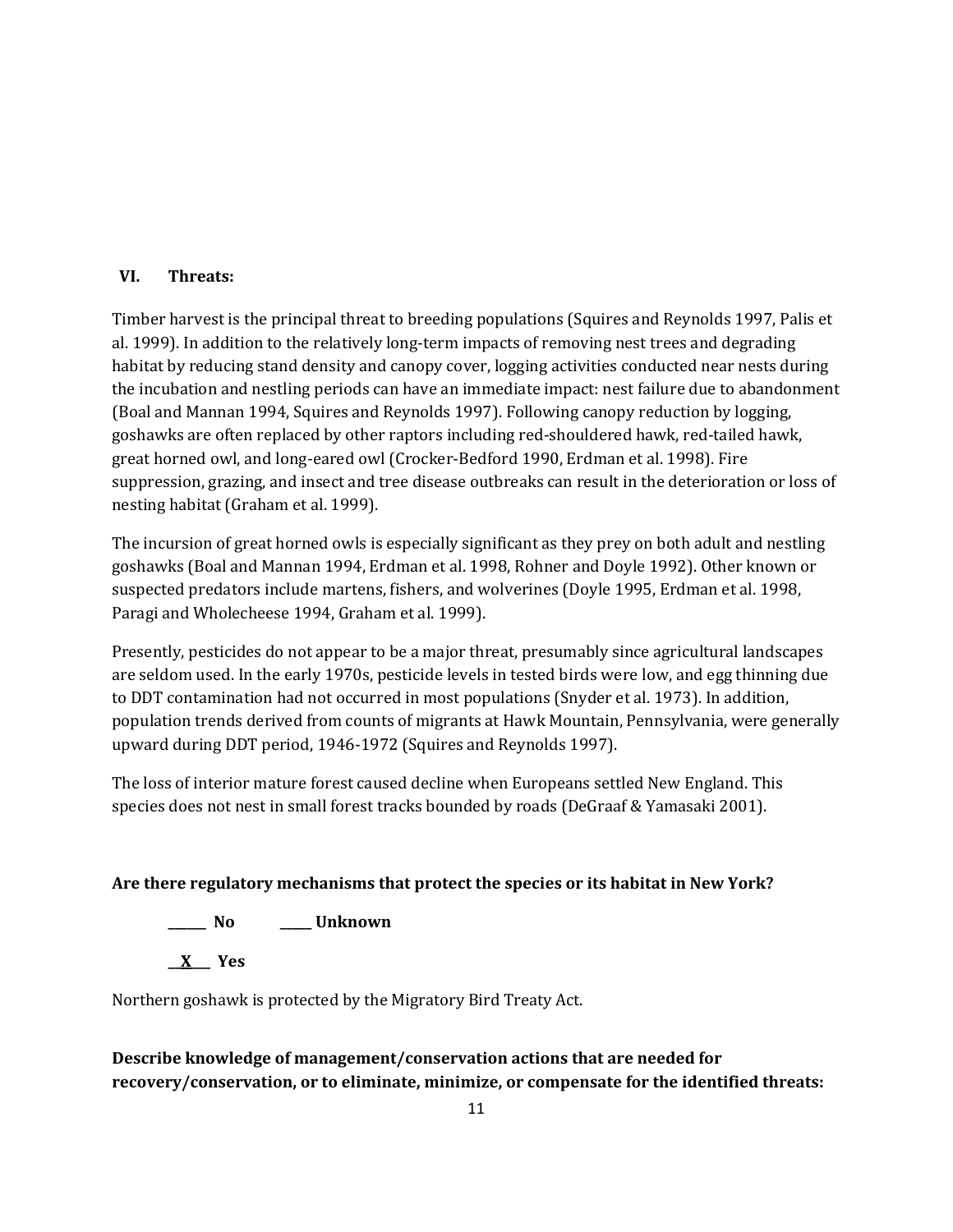It is important to maintain large tracts of forest and to prevent disturbance of nesting pairs. Trails may need to be closed when goshawks are nesting near suburban areas, partly to protect humans from injury, but also to reduce disturbance to nesting pairs.

Based on study currently ongoing in central New York (Crocoll 2012), the following recommendations have been made to maintain nesting in goshawk territories: (1) no disturbance near an active nest between 1 March and 31 July, (2) canopy closure post-harvest should be greater than 70%, (3) minimum tree density should be 200-300 trees per hectare, (4) maintain an uncut buffer of 100m around the active nest, (5) row thinning can be used in goshawk territories, but single tree selection is a better harvest method.

| <b>Conservation Actions</b>             |                                     |  |
|-----------------------------------------|-------------------------------------|--|
| <b>Action</b><br><b>Action Category</b> |                                     |  |
| Land/Water Protection                   | Site/Area Protection                |  |
| Land/Water Protection                   | Resource/Habitat Protection         |  |
| Land/Water Management                   | Site/Area Management                |  |
| Land/Water Management                   | Habitat/Natural Process Restoration |  |

Conservation actions following IUCN taxonomy are categorized in the table below.

The Comprehensive Wildlife Conservation Strategy (NYSDEC 2005) includes recommendations for the following actions for forest breeding raptors, which includes northern goshawk.

#### **Habitat management:**

Habitat management for all these species (except the golden eagle, which is effectively extirpated as a breeder) is largely unknown and it is therefore important to experiment with different techniques. Examples include different cutting regimes and different buffer distances (and potentially fire management where appropriate), in both hardwoods and conifers (plantations and native). An opportunity exists on some Region 7 State Forests where timber harvest of red pine stands is planned in areas where known northern goshawk nests occur.

## **VII. References**

Boal, C. W., and R. W. Mannan. 1994. Northern goshawk diets in ponderosa pine forests on the Kaibab Plateau. Studies in Avian Biology 16:97-102.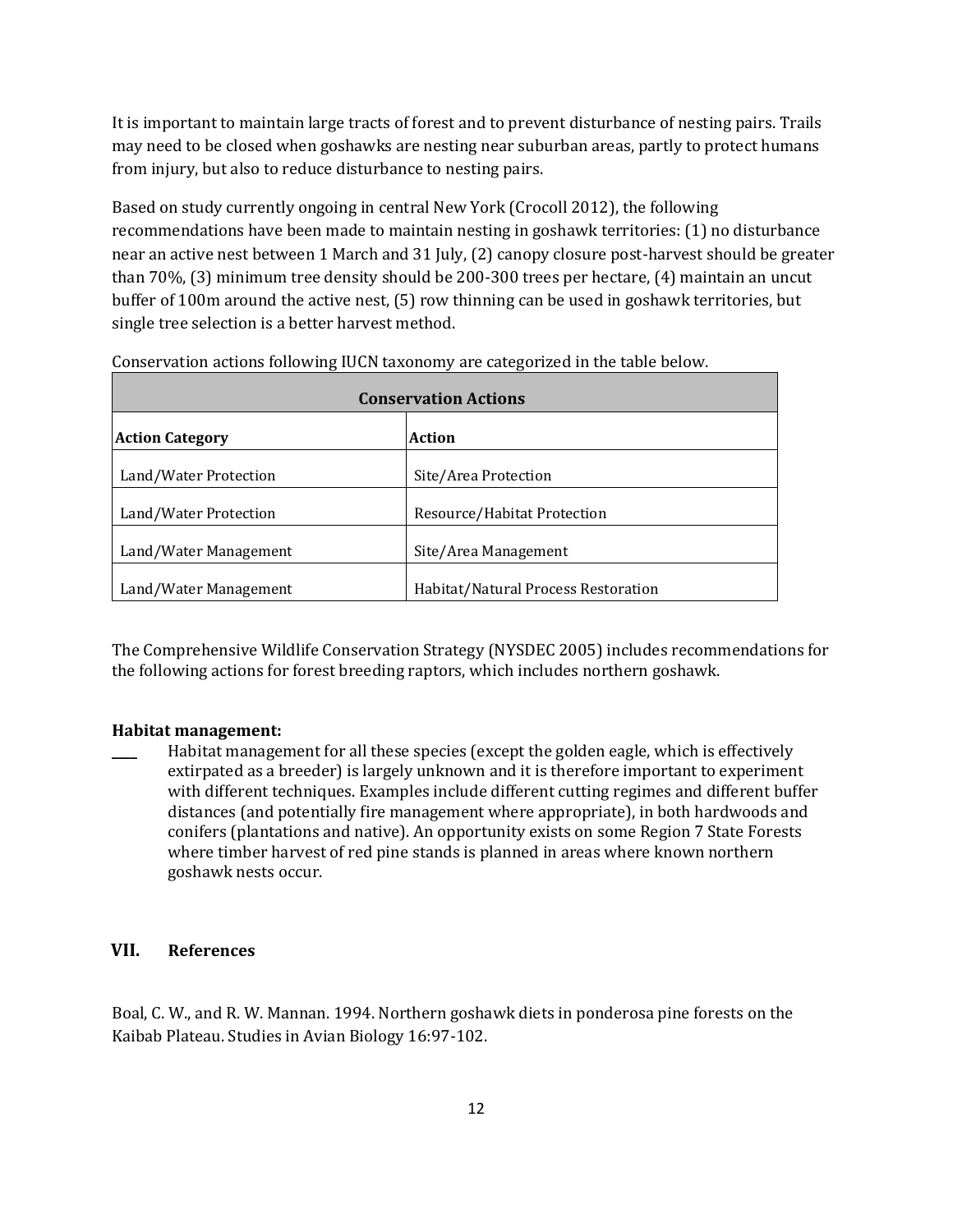Bosakowski, T., and R. Speiser. 1994. Macrohabitat selection by nesting northern goshawks: implications for managing eastern forests. Studies in Avian Biology 16:46-49.

Crocker-Bedford, D. C. 1990. Goshawk reproduction and forest management. Wildl. Soc. Bull. 18:262-269.

Crocoll, S.T. 2012. Raptor management on New York State forests. Unpublished report, New York State Department of Environmental Conservation, Albany, NY.

DeGraaf, R.M., and M. Yamasaki. 2001. New England Wildlife: habitat, natural history, and distribution. University Press of New England. Hanover, New Hampshire, USA.

Doyle, F. I. 1995. Bald eagle (HALIAEETUS LEUCOCEPHALUS) and northern goshawk (ACCIPITER GENTILIS) nests apparently preyed upon by a wolverine(s), (GULO GULO) in the southwestern Yukon Territory. Canadian Field-Naturalist 109:115-116.

Erdman, T. C., D. F. Brinker, J. P. Jacobs, J. Wilde, and T. O. Meyer. 1998. Productivity, population trend, and status of northern goshawks, ACCIPITER GENTILIS ATRICAPILLUS, in northeastern Wisconsin. Canadian Field-Naturalist 112:17-27.

Fowler, S. 1985. Recoveries, foreign retraps, returns and repeats: 1983-84. Ontario Bird Banding 17:30-34.

Graham, R.T., R.L. Rodriguez, K.M. Paulin, R.L. Player, A.P. Heap, and R. Williams. 1999. The Northern Goshawk in Utah: habitat assessment and management recommendations. USDA Forest Service, Rocky Mountain Research Station, General Technical Report RMRS-GTR-22. 48 pp.

Hayward, G. D., and R. E. Escano. 1989. Goshawk nest-site characteristics in western Montana and northern Idaho. Condor 91:476-479.

Kenward, R. 2006. The goshawk. T&AD Poyser, London.

NatureServe. 2012. NatureServe Explorer: An online encyclopedia of life [web application]. Version7.1. NatureServe, Arlington, Virginia. <http://www.natureserve.org/explorer>. Accessed 9 July 2013.

New York State Department of Environmental Conservation (NYSDEC). 2005. New York State Comprehensive Wildlife Conservation Strategy. <http://www.dec.ny.gov/index.html>. Accessed 9 July 2013.

Palis, J., J. Soule, and G. Hammerson. 1999. Species Management Abstract, Northern goshawk, *Accipiter gentilis*. The Nature Conservancy.

Paragi, T. G. and G. M. Wholecheese. 1994. Marten, MARTES AMERICANA, predation on a northern goshawk, ACCIPITER GENTILIS. Canadian Field-Naturalist 108:81-82.